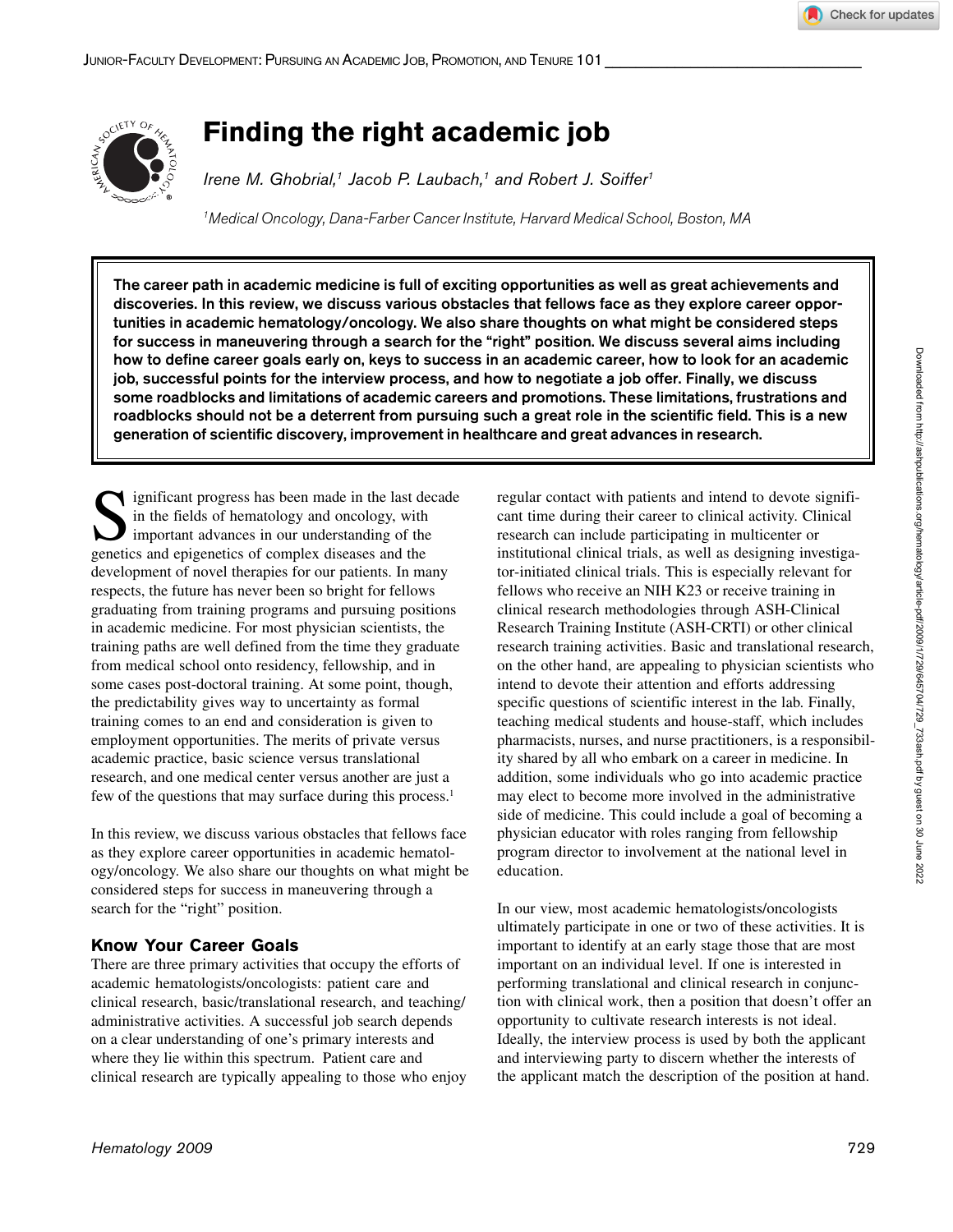It is important to note in this discussion that opportunities to perform translational research have, historically, been somewhat limited at many academic centers. This has changed in recent years, however, as the NIH has increasingly stressed the importance of such research and broadened funding opportunities for it. Those interested in translational science must persevere in efforts to partner with both clinicians and scientists, creating a team of collaborators with common research and clinical interests.

### **Understand the Keys to Success in Academic Medicine**

In our view, the keys to success in academic medicine include funding, authorship that reflects significant intellectual promise and activity in a chosen specialty area, peer-recognition, and ongoing supportive mentorship. In searching for a position and ultimately beginning one's career as an academic hematologist/oncologist, it is important to seek opportunities where these keys to success can be found. $2-5$ 

There are various funding opportunities for fellows and junior faculty (**Table 1**). Sources of such funding include the National Institute of Health (NIH) K awards, the ASH Scholar Awards, ASCO Young Investigator Awards, Leukemia and Lymphoma Society fellowship awards, and others. Obtaining funding as a fellow or junior faculty clearly demonstrates an ability to not only identify a worthy project but also to communicate it's worth through the grant-writing process. It distinguishes a candidate from

#### **Table 1. Funding opportunities and clinical trials training opportunities.**

#### Funding opportunities

- NIH: http://grants.nih.gov/training/kawardhp.htm
- Other federal research grant opportunities including NHLBI and NIDKK are listed on the ASH website at: http:// www.hematology.org/education/grants/grants.cfm
- ASH Scholar Awards: http://www.hematology.org/education/ awards/scholar.cfm
- ASCO Young Investigator award: http:// www.ascocancerfoundation.org/TACF/Grants
- AACR: http://www.aacr.org/home/scientists/researchfunding—fellowships.aspx
- Patient-based foundation grants including the Leukemia and Lymphoma Society and other societies are listed on the ASH website at: http://www.hematology.org/education/grants/ group\_grants.cfm

#### Clinical trials training opportunities

- ASH-CRTI: http://www.hematology.org/education/training/ crti.cfm
- ECCO-AACR-ASCO workshop "methods in clinical cancer research": www.ecco-org.eu

others who may be competing for the same position and provides academic leverage during contract negotiations with employers. Funding sources differ depending on the academic track one pursues. Early and consistent efforts as a fellow and junior faculty to procure funding for projects of interest are therefore recommended.

A strong publication record indicates enthusiasm and the ability to complete work, which are important attributes for a new applicant. The quality of the manuscripts and where they are published also demonstrate the level of scientific rigueur that the applicant possesses.6 Trying to perform research that is innovative, that asks important questions, whether clinically or scientific, and that makes a significant impact on the field of your disease will greatly enhance an application. It is also important to have research focused in one area. The research focus can be disease-based, such as in the field of leukemia or lymphoma, or it can be pathway or mechanism-based, such as in angiogenesis or apoptosis. Having this focus will aid in achieving greater peerrecognition as the work will become better known within this field.

Publication in a focused area and becoming the expert in this field is one way to build peer-recognition. It is also important to attend meetings, such as ASH and ASCO, to start networking and getting to know the current experts in the field who can act as a mentors and supports in career development. In addition, participating in key local, national, and international committees through ASH or ASCO or co-operative groups will also facilitate networking and peer-recognition. Smaller meetings can be more helpful as they can facilitate direct interaction with the leaders, specifically during oral presentations and poster presentations. Networking significantly helps with fostering collaborations and developing new ideas and suggestions for new research. Finally, these experts in the field are likely to be the ones who will be reviewing manuscripts and grants; therefore, it can be very beneficial to seek their guidance and perspective.

A good mentor is perhaps the most important key to success.<sup>7,8</sup> He/she will help in writing grants and reviewing them. The mentor will help with publications as well as help with guiding the research concepts and improving the design of the clinical trials or research studies. He/she can also make introductions to leaders in the field and help bring recognition. A good mentor can always come from a different institute. There are great examples of how a mentor has significantly affected the career path of a mentee and advised him/her, even if they were not from the same institution or from the same field of research. Sometimes, a very successful mentor who is well known can actually be a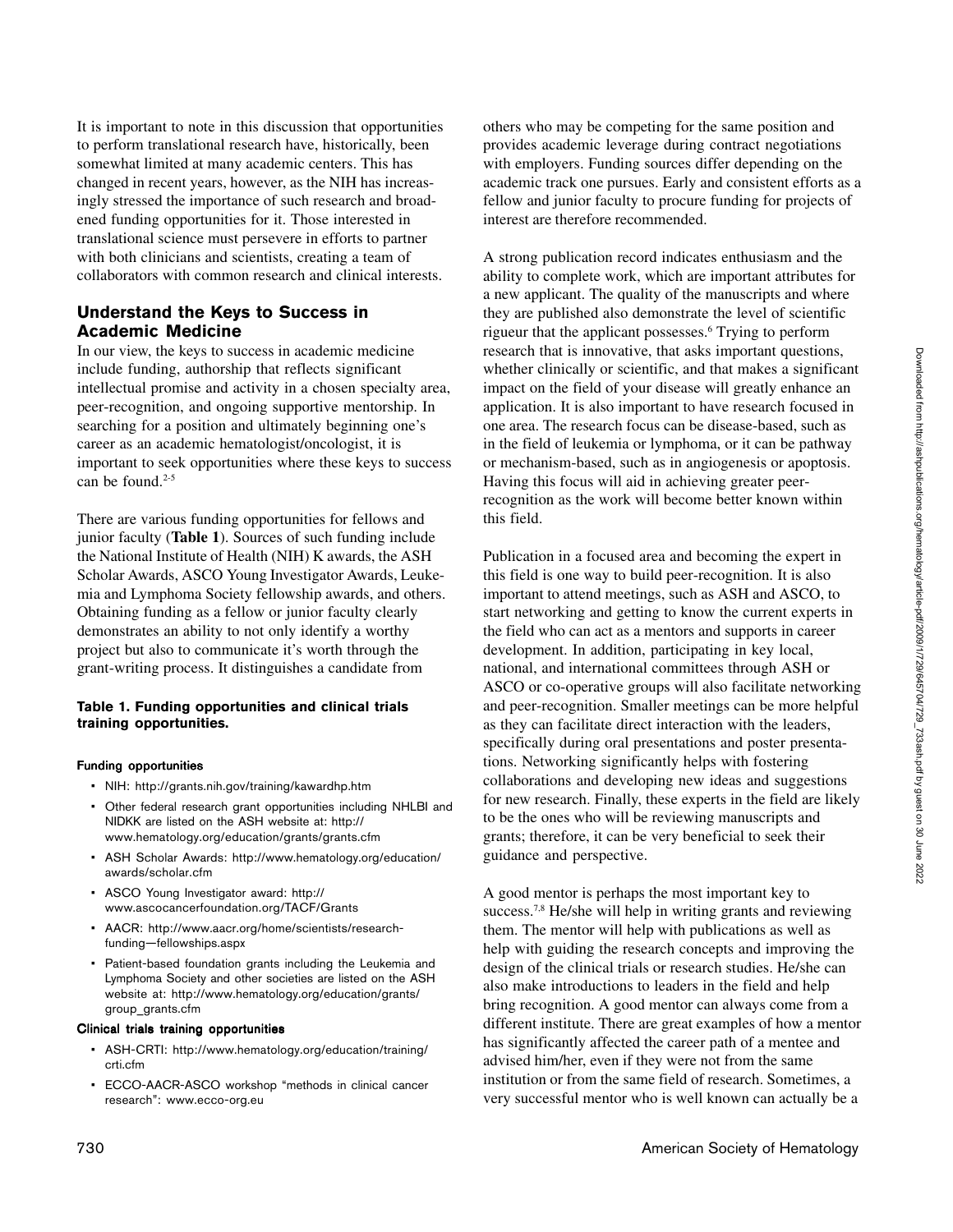problem to fellows as they are always in the shadow of their mentor and cannot be recognized as independent investigators. Therefore, consider having a team of mentors who give different perspectives to aid in career development.

# **How to Find an Academic Job and When to Look for It**

Academic jobs are usually advertised in major medical journals or are posted during large national and international meetings such as ASH and ASCO. However, many job opportunities come from networking and colleagues who know that a position will be available. This highlights the role of the mentor who can help contact other colleagues in the field and help find the right academic position. One must remember that just because a position is not advertised does not mean it does not exist. In many cases, the department chair will receive email notifications of open positions before they get posted in medical journals. The best strategy is therefore to contact the department Chair or start contacting colleagues and Chairs of Hematology/Oncology divisions and indicate one's interest. The mentor's support is critical in this situation as he/she can help contact colleagues and recruiters. Timing is also important. Many fellows may require further training after their fellowship to improve their research experience or to obtain a masters degree that can help them in finding the right academic position.

# **The Interview Process**

The interview process usually includes a presentation and meeting with faculty members. The presentation should reflect the specific area of one's research and expertise. One should know some of the main or recent publications along with the areas of interests and research of the faculty members who are conducting the interview. Asking them about a specific topic of research helps give a good impression. It usually takes two or three interviews to ensure it is a good fit. The first interview usually includes the presentation and getting to know the candidate. The second and third interviews should involve negotiation details of the job and discuss specifics.

# **What to Negotiate for in Your Job Offer**

The job offer process in academic medicine is very different from the interview process for a fellowship or residency program. The job offer process involves negotiations about salary, start-up fund, lab space, protected time, time on inpatient service, etc. Many fellows feel they should stay in their training institute: that their leaders noticed them and want to retain them could be a sign of their success. Some feel disappointed by not having an offer from their own institute. However, we believe that there are advantages to working in a different academic center. Looking elsewhere may also help to build a career as an independent investigator much faster than remaining in the shadow of a mentor for a long time.

The job offer contract should also define what is expected in order to prevent miscommunication and allow for greater productivity and success. Important points to be aware of when negotiating a contract and job offer include start-up funds, lab space, clinical focus, protected time and salary. These negotiations are not easy to make when in a dependent position; however, it is worth attempting to make adjustments and changes in the offer before signing.

The start-up fund should offer enough support to perform work for three years, allowing enough time to apply for grants and become independent. Lab space will again differ; however, a lab-based investigator who is offered a position without adequate lab space will be limited. This problem is more common with investigators who stay close to their mentors, are provided a faculty position, but do not get laboratory space and consequentially stay in the same lab with their mentors. This is a mistake because it does not allow for separation from the mentor as an independent investigator. If a lab space is not offered early on, then try to get independent funding and re-negotiate with the chairman. Clinical focus, in most institutions, is not a problem. Typically, fellows are recruited specifically to become a lymphoma or leukemia expert. Occasionally there is need to cover several services or other physician groups, and the junior faculty can become the go-to coverage. Be careful not to be the one being pulled to cover all senior faculty members because they are traveling or writing their grants. It is important to emphasize that a candidate needs to consider what arenas they are willing to work within; of course, some flexibility is reasonable, but the candidate should be willing to say no if it is not an area they are passionate about or have a potential research interest in. Discuss early on with the chairman the area of clinical practice of interest.

It is critical to establish protected time in order to achieve academic success. Negotiate early on the time that will be spent on service and in the clinic. It is important to be collegial and help other physicians, but at the same time be careful to have adequate time to fulfill personal career expectations. It is also important to investigate the available support staff including data managers, nurses, research nurses, and nurse practitioners. Furthermore, it is also important to inquire about the number of months on service and number of days in clinic, which are important considerations with respect to protected time and research goals. Clinical duties versus research duties are divided based on the job offer and the area of focus. Most offers are divided as 80:20 or 70:30 tracks. For example, a research scientist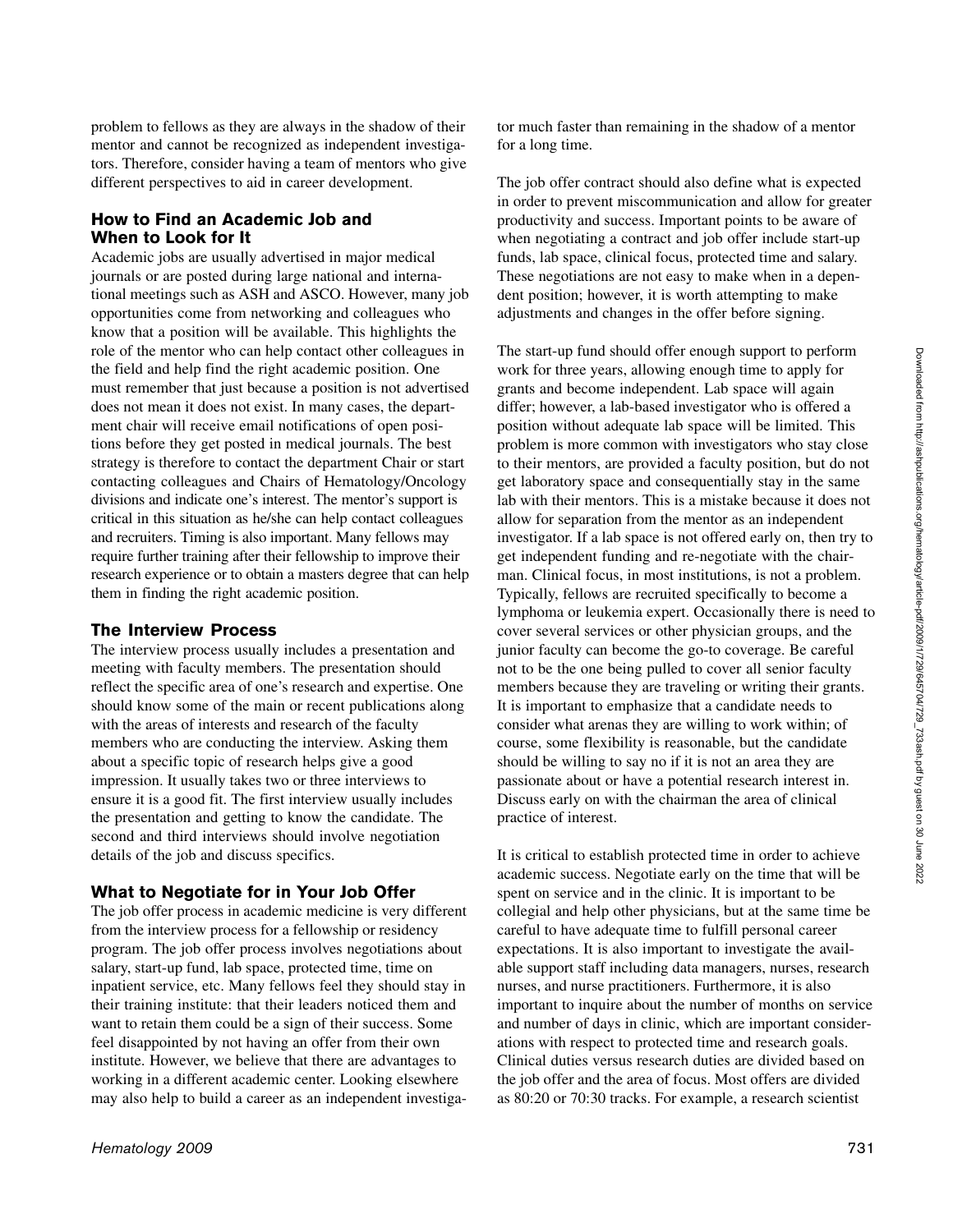who is focusing mainly on lab work may have 80% research time and 20% clinical effort. The opposite may be true for a clinical/translational physician who spends more time seeing patients.

Although academic medicine does not offer salaries that are on par with private practice salaries, it is possible to negotiate the salary being offered to a certain extent. This is probably the biggest sacrifice that physician scientists are willing to make to reach other successes in their life, including scientific discovery, leadership in clinical trials, teaching activities and peer recognition. Most physicians start their first job in their mid-thirties; they may already have families and responsibilities. Therefore, it is a much harder decision to make the sacrifice. Most academic institutions are aware of the discrepancies in salary and some of them offer a bonus for clinical productivity or other methods to somewhat compensate for the sacrifices that are made by choosing this career path. It is also critical to remember that the NIH offers loan repayment options for fellows going into academics. We encourage people to look into opportunities within the contract for tuition reductions for children of faculty going into college at the same institution and in addition available funds to cover a fellow's heme/onc board costs, licensure, education (ie, coursework they may want to take) and travel to meetings.

#### **Limitations and Roadblocks to Success**

Success in academic medicine can be elusive and many physicians/scientists do not fulfill their aspirations. Some specific groups of scientists are more vulnerable to failure: minorities, women, physicians with a dual-career family, scientists with poor support in their institute, and scientists who are waiting for a tenure-track position and are in the "waiting" or "in-between" time. In addition, academic promotion and success in centers outside the US is sometimes more difficult, and international physicians face more roadblocks compared to their US counterparts.

Although most academic institutes are working diligently to promote women and minorities, the discrepancies in promotion and leadership roles are still apparent.<sup>9-12</sup> We still see fewer women and minorities being promoted to full professors or to leadership roles in large academic centers. Having a dual-career family is a problem that many physician scientists who both want to achieve success in academic medicine face.13 It becomes hard to find the right academic job for both partners in the same city, and sometimes one of the partners compromises or delays their career more than the other.

Some great scientists lose their potential because they do not have the environment and support system that allows them to grow. They cannot find strong collaborators and scientists to give them advice on how to write grants and improve their science. However, there are many great leaders and scientists within ASH who have built successful careers despite the limitations of their institutes. These are great examples of how to persevere despite the limitations.

Many large institutions have positions that are not tenure track faculty positions, but are not training fellowship positions either, such as an instructor position. These are likely the most frustrating positions for many physician scientists. If more training is desired after completion of the fellowship in order to achieve academic success, this could be a great opportunity to improve a publication record and grant-writing ability. However, it is important to avoid being lost in this transition position until a new job opens, and to have a well-defined career development plan that is discussed with the department chair.

Most International centers outside the US face similar roadblocks and limitations. However, given that the number of open positions and available centers is smaller, the competition is fiercer and the frustration with the system is greater.<sup>14</sup>

In summary, the career path in academic medicine is full of exciting opportunities and great achievements and discoveries. The limitations, frustrations and roadblocks should not be a deterrent from pursuing such a great role in the scientific field. This is a new generation of scientific discovery, improvement in healthcare and great advances in research. Therefore, with consistent perseverance, having a good mentor and continuing to "try, try again," there are many more opportunities than limitations

#### **Acknowledgment**

We would like to thank Jennifer Stedman for her review and edit of the manuscript.

#### **Disclosures**

Conflict-of-interest disclosure: IMG receives honoraria and research funding and from Millennium and is on their speakers bureau; receives honoraria and is on the speakers bureau for Celgene; and is on the speakers bureau for Novartis. JPL is on a Novartis advisory board. RJS declares no competing financial interests. Off-label drug use: None disclosed

## **Correspondence**

Irene M. Ghobrial, MD, Medical Oncology, Dana-Farber Cancer Institute, 44 Binney Street, Mayer 548A, Boston, MA, 02115; Phone: (617)-632-4198; Fax: (617)-582-8608; e-mail: irene\_ghobrial@dfci.harvard.edu